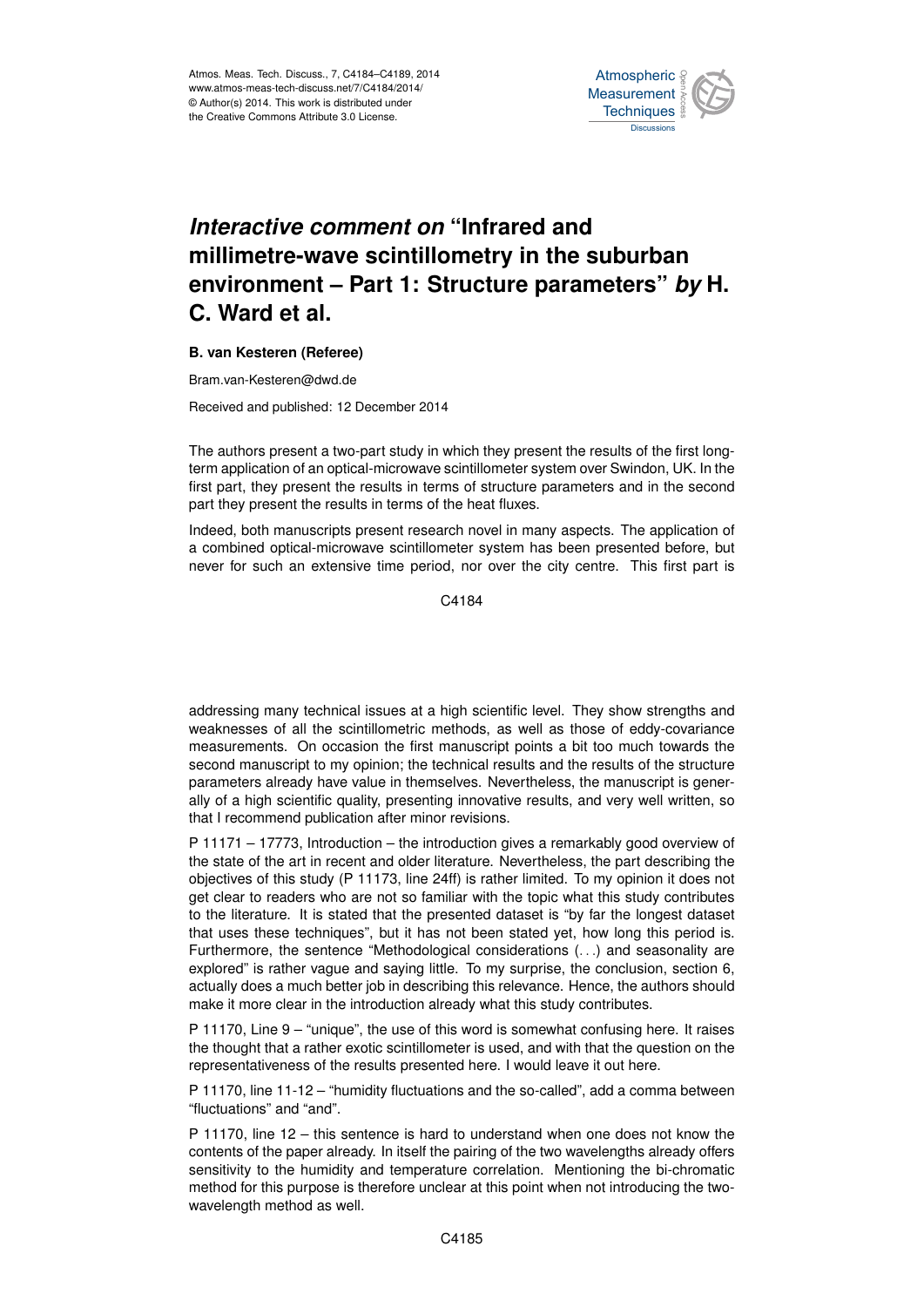P 11170, line 15 – to what does "the techniques" refer?

P 11170, line 20-21 – "The energy  $(\ldots)$  companion paper.", it is unclear to me what this sentence is meant to say here, because you already introduced the companion paper before (line 9).

P 11171, line 12 – "refraction", it results from diffraction. Rewrite.

P 11171, line 12 – introduce a semicolon after "beam" for readability

P 11171, line 13 – the refractive index of an eddy is not determined by the density of constituent ones as is written here. Instead, the refractive index is defined as the factor with which the speed of an electromagnetic wave (speed of light, c) in a medium is reduced as compared to that in vacuum. Hence, the refractive index of an eddy is determined by the temperature and moisture content of the eddy itself. Rewrite.

P 11171, line 17 – "humidity fluctuations are also important", writing it down like this suggests that temperature fluctuations are still important for millimetre or radiowaves, whereas their effect is rather limited. Rewrite

P 11171, line 18 – "Peak sensitivity", sensitivity to what?

P 11171, line 21 – suggest to delete "other".

P 11172, line 1-2 – "On the whole,  $(\ldots)$  are-averaged fluxes.", how did these studies determine the blending height, that this conclusion can be drawn from them?

P 11174, line 8, This definition of structure parameters in this line does not suffice. It perfectly applies to variances as well. However, in contrast to variances, the structure parameter is not dependent on the ensemble average of  $y(x)$ , because the structure parameter considers, as Tatarskii expresses, only fluctuations smaller than the spatial separation  $\delta$ . Rewrite.

P 11175, line 1-4 – AT and Aq are given in Ward et al. (2013b) as AT and Aq. I guess the latter instance of AT should be At? Otherwise the sentence makes no sense.

C<sub>4186</sub>

P 11175, line 10 and Eq. (4). – "can be approximated", this formulation rightly suggest that the "="-sign in Eq. (4) should be replaced by an " $\approx$ "-sign.

P 11175, line 13 – "typical atmospheric conditions". The question is: typical for where and when? Tropics? Swindon during summertime? Swindon during wintertime? Be more specific.

P 11176, line 16 – put a comma after "method" and delete "obtained" for readability

P 11177, line 1 – "most assumptions", what is meant with this? Maybe, "MOST assumptions"?

P 11177, line 11 – this sentence is formulated somewhat confusing. I guess that plotting Cn2n2 versus  $\beta$  "reveals" the minimum, rather than letting it "occur".

P 11177, line  $16-18 -$  "In practice,  $(\ldots)$  of the instrument.", this sentence is vague. Please reformulate. So far as I get it, there is a region, where Cn2n2 is biased due to the bad SNR. Is that correct?

P 11177, line 19ff – do the authors describe a new aspect of the above presented equations from "For low  $\beta$ , (...)" onwards? If not, then it is unclear to me how the Cn2n2 minimum relates to these last sentences.

P 11179, line 20ff – METsub was installed at a height of 10m a.g.l. Could the authors elaborate whether these measurements were scaled to fit the scintillometer effective height?

P 11181, line 26 –  $\sigma_{\rm X}$ 2 does not depict the covariance, maybe the authors can add  $\sigma_{\rm X}$ 1 $\chi$ 2 (c.f. Eq. 14c)? Furthermore, the relation between the intensity measurements and the log-amplitude (co)variances does not become clear from this paper. I think it should be shown that var(ln(l)) = 0.25var(ln( $\chi$ )), or change it in the equations altogether.

P 11182, line  $21-24$  – "For the MWS  $(...)$  along the BLS-MWS path.", does fog also affect the MWS signal?